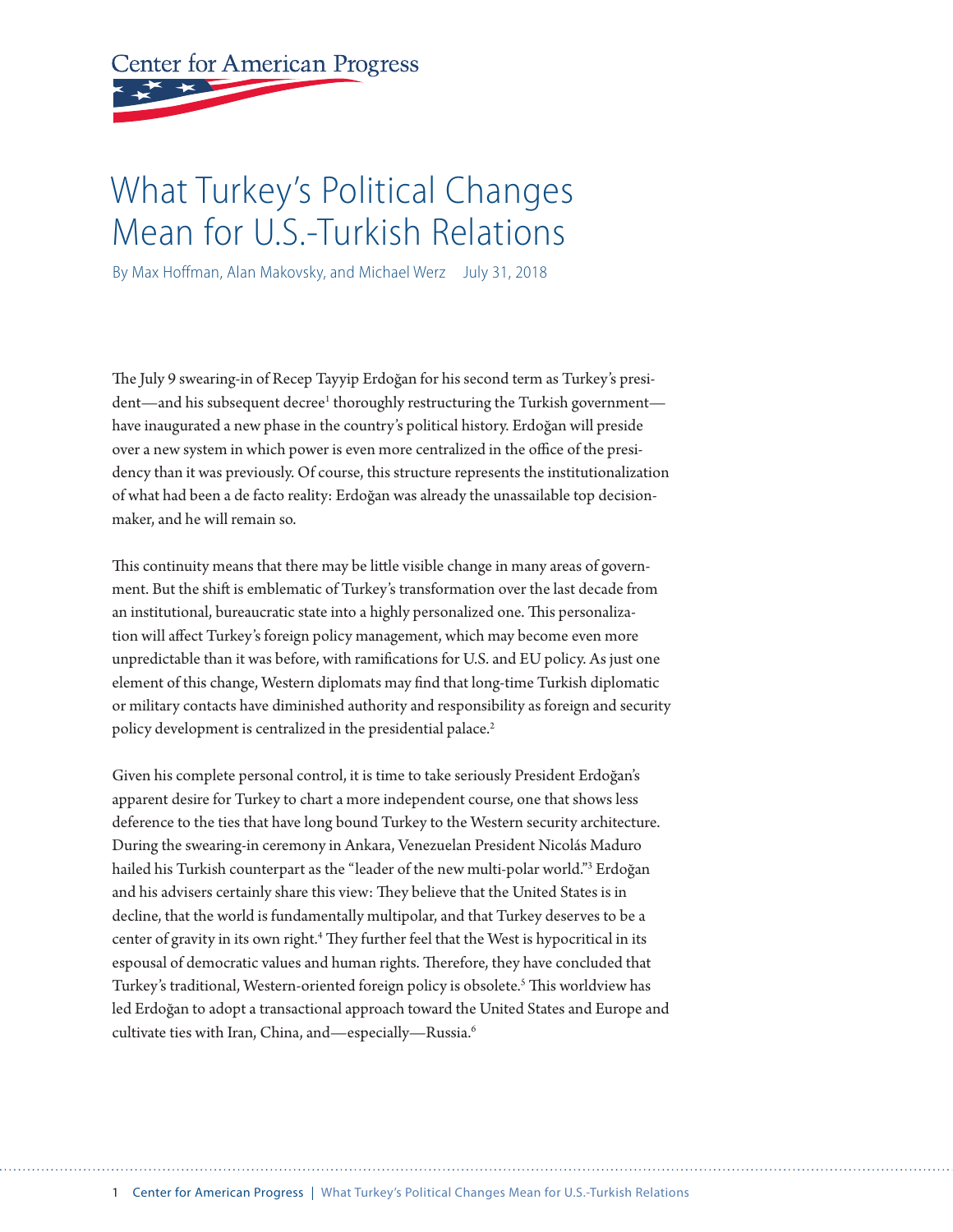<span id="page-1-0"></span>Alongside this understanding of a changing world, President Erdoğan has built his domestic political legitimacy on an aggressive nationalism that includes at its core deeply anti-Western and anti-American rhetoric.<sup>[7](#page-10-0)</sup> This was on full display in Erdoğan's recent electoral campaign, which relied heavily on anti-Western resentment, conspiratorial thinking, and the cultivation of a sense of national threat—all staples of the Justice and Development Party's (AKP) politics in recent years. Meanwhile, the election empowered the extreme nationalists of the Nationalist Movement Party (MHP). This will only reinforce the negative trends in the government's political orientation, given the MHP's deep suspicion toward the United States and hostility toward any reopening of dialogue with Kurdish populations in eastern Turkey and northern Syria.

This issue brief considers the ramifications of these changes for U.S. policy, providing recommendations for how the U.S. government should approach bilateral relations with Turkey in the months ahead. It is a policy designed to maintain the viability of U.S.- Turkish relations while seeking to restore Turkish respect for U.S. interests.

## The effects of Turkish nationalism on U.S. policy

Previously, U.S. policy sought to weather turbulent periods in U.S-Turkish relations by investing in institutional ties between the two governments. President Erdoğan's complete control over the Turkish state means that once-authoritative institutions have been vastly weakened, while Erdoğan himself is the source of much of the bilateral tension. In the absence of strong institutions, Erdoğan's worldview and perceived domestic political imperatives are decisive; these instincts and pressures, along with the well-documented policy disagreements of the last five years,<sup>8</sup> have led him toward confrontation with the United States and Europe.

The main stresses on relations between the United States and Turkey are well-known. Washington is angered by Turkey's planned purchase of the Russian-made S-400 air defense system; its drift toward authoritarianism; and the arbitrary arrests of American citizens and local employees of U.S. consulates in Turkey. Meanwhile, Ankara is angered by ongoing U.S. support for the Syrian Kurdish People's Protection Units (YPG) militia and the presence in the United States of Fethullah Gülen, a religious leader and former Erdoğan ally now accused of orchestrating the 2016 military coup atempt. Even if Turkey were to release its most prominent political prisoner, American citizen Andrew Brunson—as some continue to believe is a near-term possibility—there is litle reason for optimism on the other subjects.<sup>[9](#page-10-0)</sup>

American policymakers have long sought to adjudicate these issues through traditional government contacts, with some feeling that limited concessions will placate Turkey. This approach is increasingly outdated, because the problems are rooted in Turkey's domestic political transformation rather than in the discrete bilateral issues outlined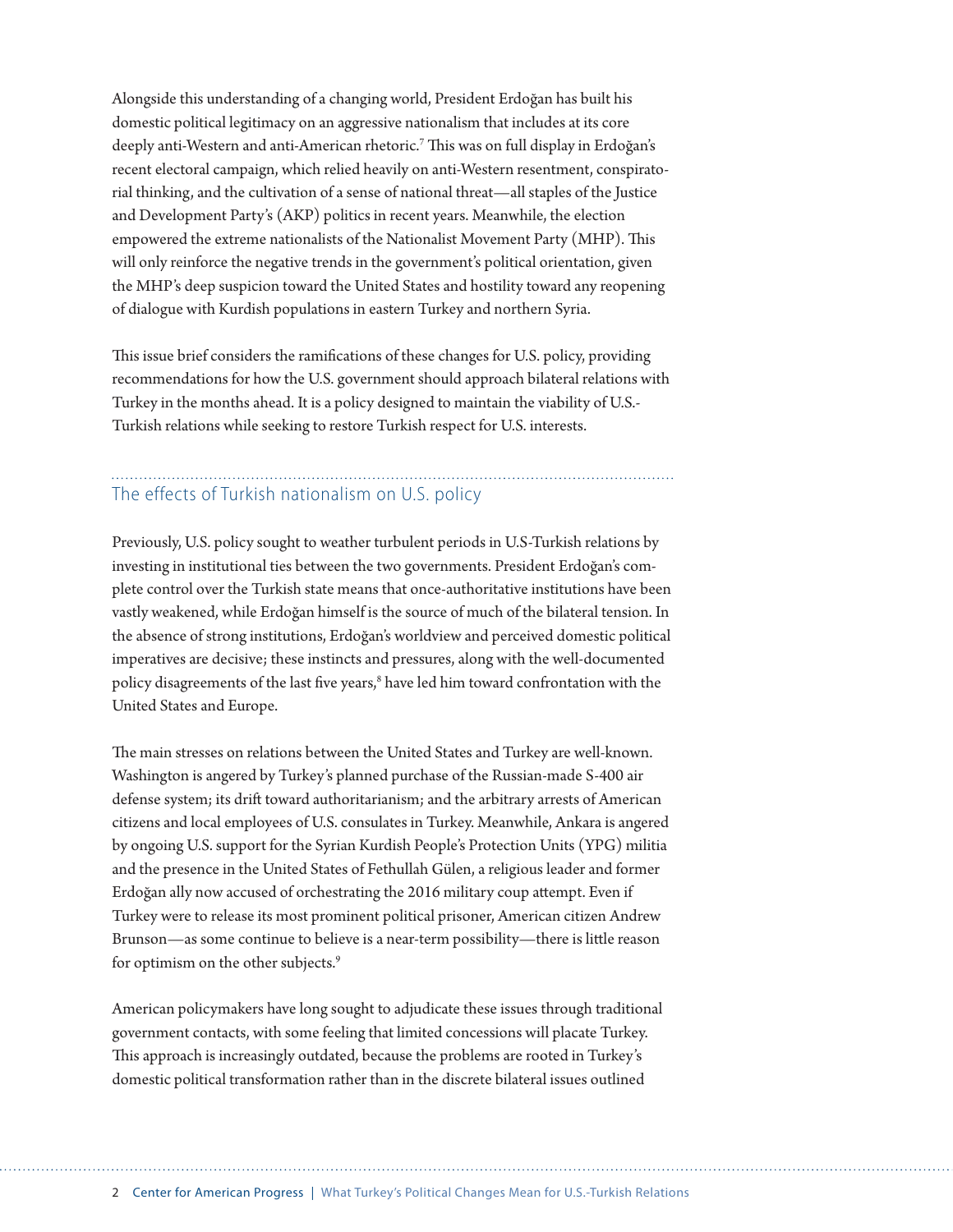<span id="page-2-0"></span>above. The aggressive nationalist strain that has emerged—assiduously cultivated by Erdoğan—is pushing the Turkish government toward confrontation rather than toward conciliation. The AKP's political interests are served by rhetorical attacks on the United States; geopolitical hedging with Russia and other non-Western powers; and an aggres-sively anti-Kurdish security policy both at home and in Syria.<sup>[10](#page-10-0)</sup> This structural dynamic is unlikely to change in the midterm. The recent election results are likely to strengthen these tendencies, having affirmed to Erdoğan the nationalist mood of the electorate. Even if Erdoğan were inclined toward greater pragmatism on Kurdish issues, the MHP—and the nationalist right, more broadly—would likely have enough political leverage to sink any such initiative. These domestic political imperatives leave little room for rapprochement.

### Recommendations for the U.S. administration and Congress

On a basic level, it remains clear that U.S.-Turkish relations are not likely to improve significantly unless the latter halts and reverses its drift toward authoritarianism, however unlikely that may be. The functional end of competitive politics in Turkey has transformed Western perceptions of that country as a fellow democracy. Still, the United States has very limited ability to shape Turkey's domestic course, and the Trump administration is unlikely to prioritize human rights and democracy in Turkey. Nevertheless, this section offers recommendations as to how the U.S. government can realistically approach bilateral ties in President Erdoğan's second term. This approach focuses on rebalancing bilateral relations and beginning to insulate the Western security architecture from a potential worst-case scenario; it would be imprudent not to prepare for a potential rupture in relations with Turkey.

#### Re-establish balance in bilateral security ties

It is time for Washington to try a new approach in U.S.-Turkish relations. For several years, Turkey has pursued a more independent and, increasingly, militarily aggressive foreign policy at odds with the interests of its Western allies—while continuing to enjoy the benefts of NATO membership in terms of know-how, technology, protection, and prestige. The centerpiece of this more independent line has been the cultivation of closer ties with Moscow.<sup>11</sup> The military aggressiveness, meanwhile, has been in evidence along Turkey's volatile southern border, with multiple large-scale, long-term ground incursions into Syria and Iraq and a violent crackdown on Kurdish insurgents in southeastern Turkey.<sup>12</sup>

Indeed, the longevity of Turkey's military presence in both its southern neighbors—as well as the nonmilitary government infrastructure it is building in Syria—could be fashpoints for future confict. Turkey might even request NATO support were Syria, Iran,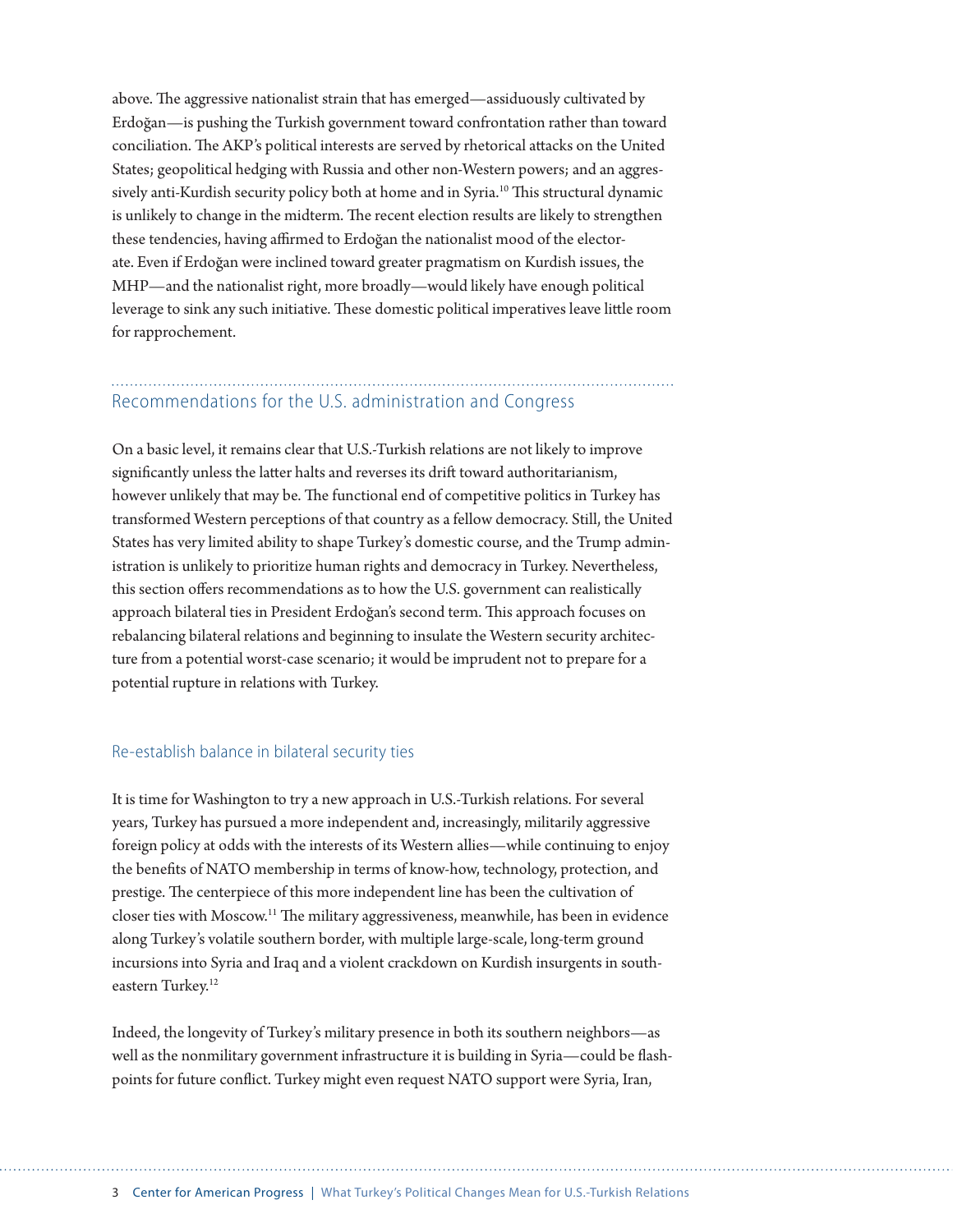<span id="page-3-0"></span>or Russia to atack its forces in Syria or Iraq, though it could have litle hope of receiving such support for unilateral operations taken outside its borders. For the sake of longterm bilateral ties, NATO cohesion, and regional security, the United States should try to halt this trend toward military and foreign policy assertiveness. Atempts at conciliation and concession are not working, so the United States should determinedly pursue its interests and hedge against continued Turkish drif.

#### Continue the U.S.-SDF partnership in northern Syria

The U.S. military relationship with the Syrian Democratic Forces (SDF)—including the Kurdish-dominated YPG—in northeastern Syria should continue for the foreseeable future. This relationship is essential to preventing the return of the Islamic State group (IS) in the region, as well as to allowing for the rebuilding of basic infrastructure and for the provision of essential services locally. These steps are necessary to help alleviate humanitarian sufering and stabilize one of the most volatile regions on the planet. In addition, continuing U.S. support should aim to deter the reconquest of SDF-controlled areas by the Assad regime and its Iranian and pro-Iranian allies, which would trigger a new phase in the Syrian war, with concomitant humanitarian sufering and displacement. American protection for SDF-controlled areas would serve Turkey's interests by preventing further refugee flows into the country, which is already struggling to integrate more than 3.5 million Syrians.<sup>13</sup>

The United States-led coalition should make explicit its guarantee to protect SDFliberated areas from the Assad regime, as well as continue the existing military relationship with the SDF to include political support for autonomy for representative local governments within any negotiated postwar Syrian settlement. The first step should encompass U.S. advocacy for the inclusion of Syrian Kurdish representatives in the Geneva process, alongside moderate Arab militias and minority groups operating under the SDF umbrella. More broadly, the United States-led coalition should provide material support to the eforts of Kurds, Arabs, and local minorities in liberated areas of eastern Syria to establish inclusive local government in extremely trying circumstances. The United States should protect these reliable partners for moral and strategic reasons; walking away from them would further damage Washington's credibility abroad.

#### Continue to take Turkish security concerns into consideration

At the same time, the United States should continue to discuss security arrangements with Turkey, as it has done thus far, to protect the integrity of the Syrian-Turkish border. Turkey's security was dramatically improved by the United States-led coalition's intense effort, in cooperation with the YPG and SDF, to rid the border region of the IS.<sup>14</sup> Furthermore, American intelligence has helped Turkey protect itself against both atacks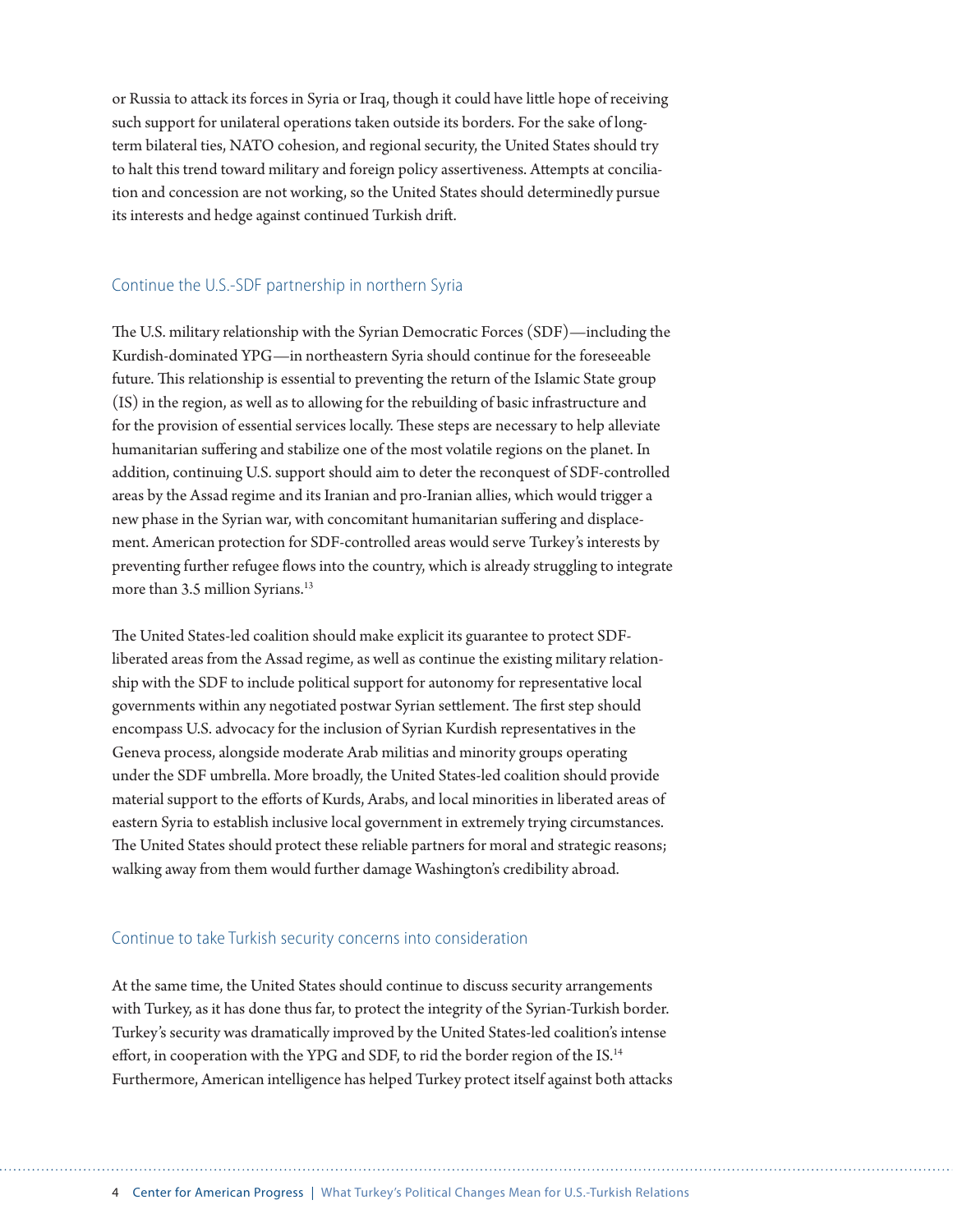<span id="page-4-0"></span>by the IS and the Kurdistan Workers' Party (PKK). The recent outline roadmap agreement has also shown that the United States is open to security modifcations, consistent with its regional interests.

The United States is well aware of Turkish concerns about YPG-PKK links and has been a moderating infuence on more radical Kurdish elements in Syria. But the United States built its relationship with the YPG only after Turkey presented no viable alternative to defeating the IS and at a time when Ankara itself was engaged in negotiations with both the PKK and the Democratic Union Party (PYD).<sup>15</sup> Ankara should return to a good faith negotiating posture. It should abandon what amounts to insistence that there be no PYD/YPG—or allied groups'—presence in the Syrian-Turkish border region, as this is completely divorced from the demographic, political, and military realities of the situation. Only through a massive military intervention and ensuing mass displacement could Ankara achieve this dubious goal.

Indeed, the situation is more complex than Ankara allows; there is a diference between Syrian Kurds who, supported by the United States, joined the YPG in order to fght the IS, and hardened PKK operatives targeting Turkish security forces within Turkey. The Turkish government's position—and the drumbeat from the AKP-controlled press has long since ceased to be about securing stability on the country's southern border and is instead focused on mobilizing nationalist sentiment against the United States for domestic political purposes.

Tis must end if there is to be a meaningful U.S.-Turkish partnership in northern Syria, as neither party is served by a zero-sum, adversarial approach. Indeed, Turkey's interests would be critically undermined were the United States to conclude that it lacks viable partners in Syria and therefore must pull out of its active role. It seems clear that Ankara recognizes this, though it does not acknowledge it publicly. For example, the United States continues to fy missions in support of YPG operations from Inçirlik Air Base with Turkey's acquiescence.<sup>[16](#page-10-0)</sup>

#### Address Turkey's relationship with Russia

The United States should understand Turkey's need to maintain strong economic and diplomatic relations with Russia. Russia is an important market for Turkish goods, and Russian tourists are crucial to the Turkish economy. Turkey is also reliant on Russian energy. The United States has for decades sought to help Turkey reduce this reliance by, for example, supporting projects to secure access to non-Russian energy, such as the Baku-Tbilisi-Ceyhan oil pipeline and Trans-Anatolian Natural Gas Pipeline.[17](#page-10-0) Despite these eforts, Ankara has recently taken steps that could deepen its energy dependence on Russia, pursuing the TurkStream pipeline to import Russian gas and awarding a key nuclear power plant contract to Russian state entity ROSATOM[.18](#page-10-0)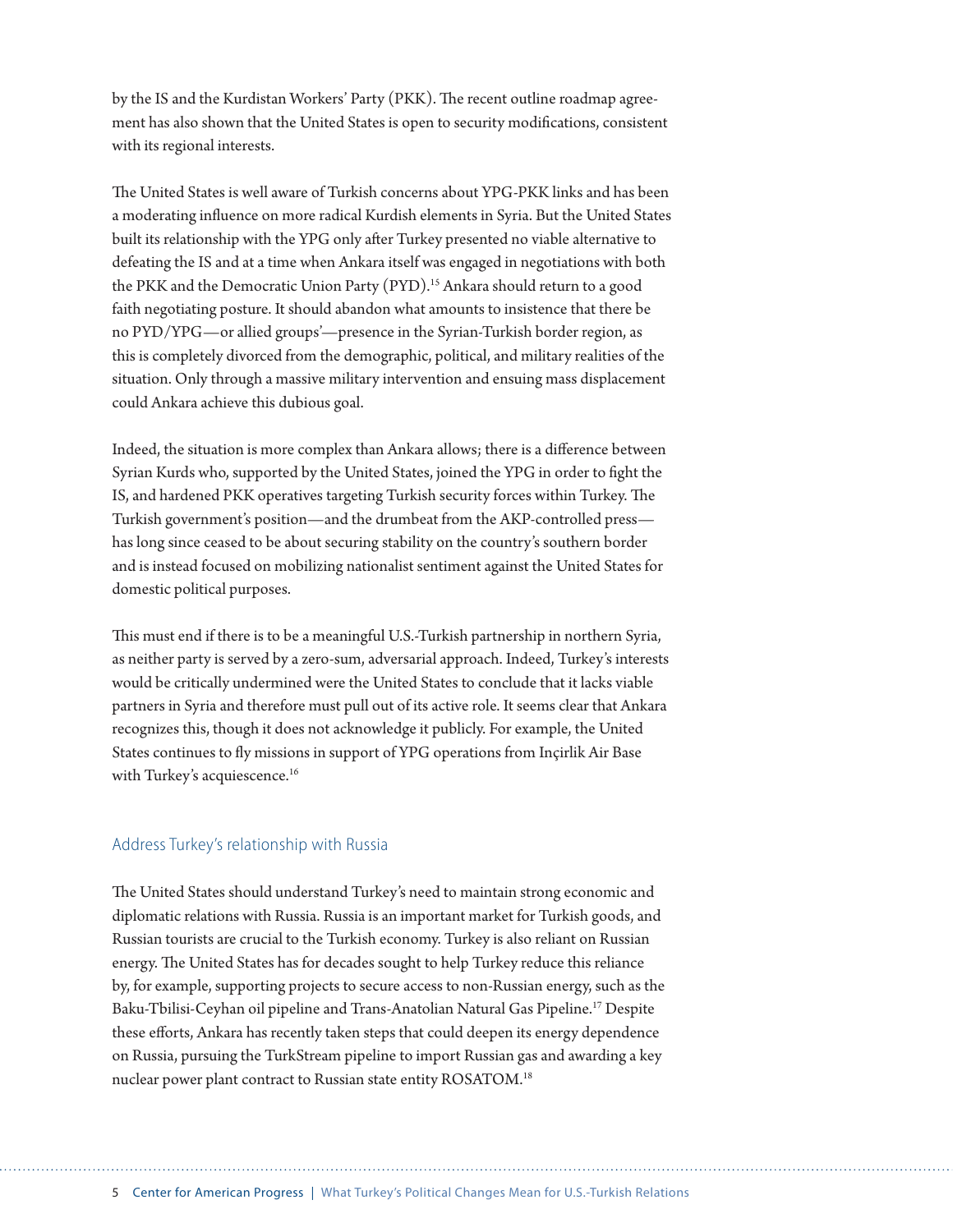<span id="page-5-0"></span>As Turkey has demonstrated for much of this century, it is possible to pursue positive exchanges with Russia without building deep strategic ties with Moscow or inviting Russian infuence into crucial aspects of the Turkish economy, such as nuclear energy, or into the overall Western security architecture. Indeed, for Turkey to be considered a trusted NATO ally and enjoy the benefts thereof, it cannot regard Russia as a strategic partner. Turkey must accommodate itself to those facts or else risk the benefts of NATO membership. For its part, the alliance should begin to prepare itself against the risks posed by Turkey's cozy relations with Russia.

#### Impose consequences if Turkey buys Russian S-400s

In light of this reality, there should be consequences if Turkey in fact buys Russian S-400s, and the United States should make clear to the Turks exactly what those consequences will be. It is unthinkable to deliver the F-35—NATO's premier ffh-generation fighter aircraft—to a country with such intimate ties with Moscow. Beyond the political message such a purchase would send, NATO must not allow Russia to build a comprehensive radar profile for the aircraft through the S-400's radar system. Therefore, if Turkey assembles and operationalizes S-400s on its territory, the United States should completely suspend American sophisticated arms sales to Turkey. It should also unwind Turkey's participation in the F-35 fighter program. These steps would be in keeping with the intent of the Countering America's Adversaries Through Sanctions Act, passed by Congress to sanction any entities conducting signifcant business with the Russian defense sector.<sup>19</sup> If Turkey, as a partner in the F-35 program, chooses to use international legal mechanisms for redress, the United States should be willing to engage in that process, even at the risk of being held in breach of contract. Any compensation owed should be paid.

Moreover, if Turkey takes delivery of the S-400, the United States should lobby NATO members to suspend Turkey from participation in alliance exercises geared toward Russia, and Turkey should be banned from access to classifed information normally shared with NATO partners. Furthermore, NATO members should begin to reassess Turkey's involvement in other sensitive projects that are meant to counter Russian aggression, such as the Very High Readiness Joint Task Force. Additional shared security investments—such as the new land command headquarters—should not be made in Turkey until its alignment is in less doubt.

The United States should also begin a policy-planning process to assess how it would respond to a formal rupture in relations with Turkey—for example by developing contingency plans to adapt to a loss of access to the Inçirlik and Konya air bases, to the early warning radar system in Malatya, and to other Turkey-based facilities. While Congress' displeasure is clear,<sup>[20](#page-10-0)</sup> it is critical that the U.S. administration make clear to Ankara the serious consequences of taking delivery of the S-400, so as to avert that undesirable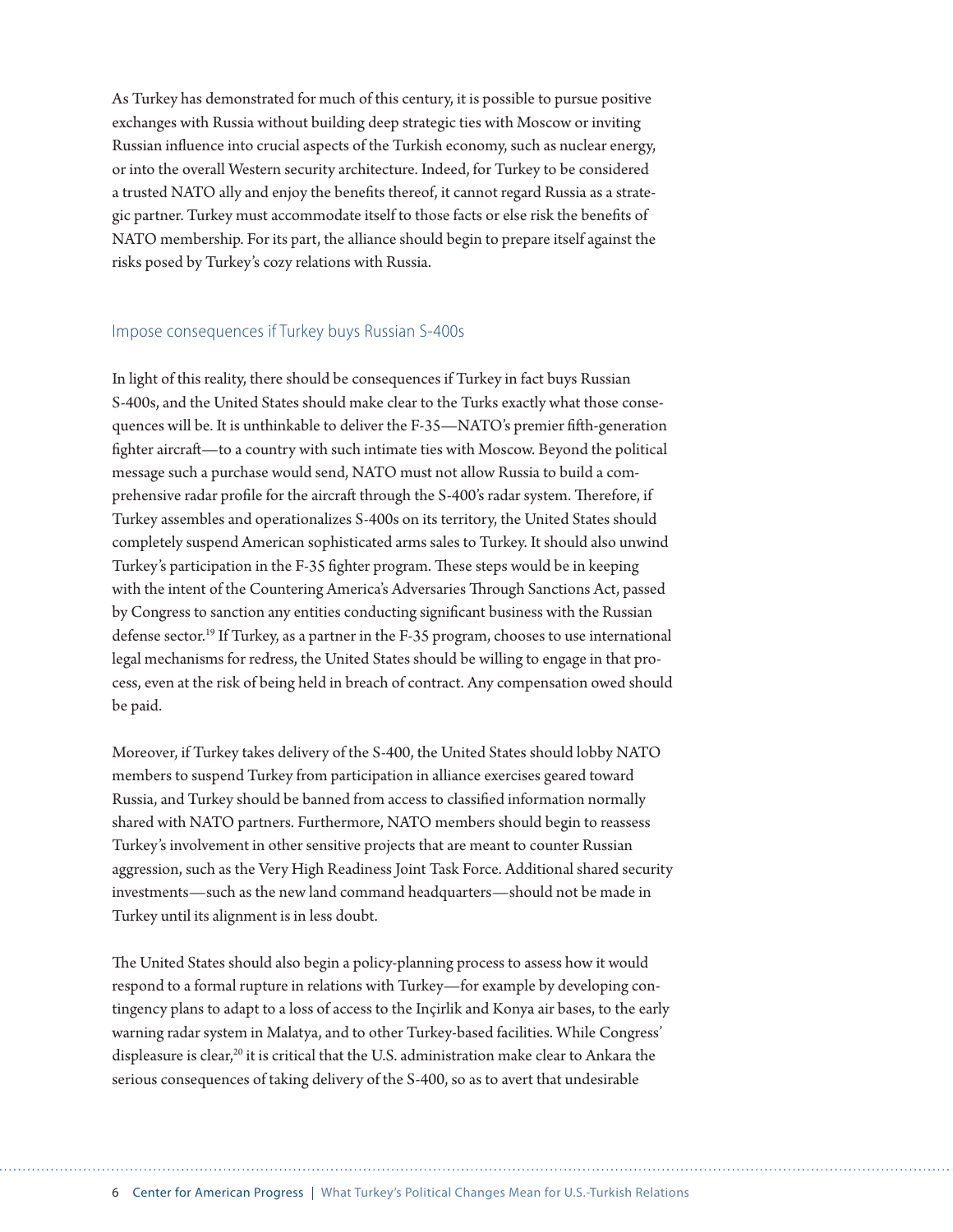<span id="page-6-0"></span>development. A nimble diplomatic efort on the part of the executive branch should accurately present these consequences as required by congressional action, thereby minimizing personal recriminations between U.S. and Turkish officials.

#### Address Turkish hostage-taking and anti-American media rhetoric

The United States should also address what amounts to a policy of hostage-taking by the Turkish government. Turkey should expeditiously release Andrew Brunson, now under house arrest<sup>21</sup>, and other Americans held in Turkish jails for alleged crimes. This should also be the case for Turkish nationals working for the U.S. consulates in Adana and Istanbul. Although Brunson has been charged with aiding the PKK and "FETO"—the name Turkish authorities have given to the Gülenists they accuse of orchestrating the July 15, 2016, coup atempt—the Turkish government has not presented any credible evidence of his guilt. In fact, much of what the indictment asserts as evidence, such as Brunson's possession of a recipe for an Arab dish supposedly favored by Gülenists, is laughable.<sup>22</sup> The Trump administration should convey to the Turkish government that should these violations continue, the United States will use the tools ofered by the Global Magnitsky  $Act^{23}$  to sanction those Turkish officials responsible for the unwarranted detention of U.S. citizens.

Indeed, President Erdoğan essentially acknowledged Brunson was being used as a pawn when he said, "You have another pastor in your hands. Give us that pastor and we will do what we can in the judiciary to give you this one," referring to Fethullah Gülen.<sup>24</sup> Yet the United States should continue to make clear to the Turkish public that it is not protecting Gülen beyond the requirements of due process given to all American citizens and permanent residents. Lawyers for the U.S. government will argue the case for Gülen's imprisonment and extradition, provided Turkey can present a solid case based on evidence collected in accordance with U.S. legal standards. So far, that has not happened. The Gülen issue may well be another where the Turkish government seems less interested in achieving a resolution with the United States and more interested in scoring political points at home.

Ankara's hostile rhetoric toward the United States inevitably afects bilateral ties. Directly and indirectly, Erdoğan controls nearly all of the Turkish media. He chooses to elevate negative, ofen inaccurate stories about the United States on a daily basis while downplaying negative coverage of Russia[.25](#page-11-0) More than any other single factor, the venomous tone of the media is responsible for the intense anti-Americanism of the Turkish public. A recent Center for American Progress survey found that 83 percent of Turks have unfavorable views of the United States.<sup>26</sup> A second CAP survey similarly found that Turks found Russia more trustworthy than they did the United States—by a rate of 40 percent-to-3 percent, with the rest either undecided or equally untrusting of both nations.<sup>27</sup> Erdoğan's choice to consistently and publicly lash out at America while protecting Russia has given rise to understandable doubts about the Turkish government's intentions.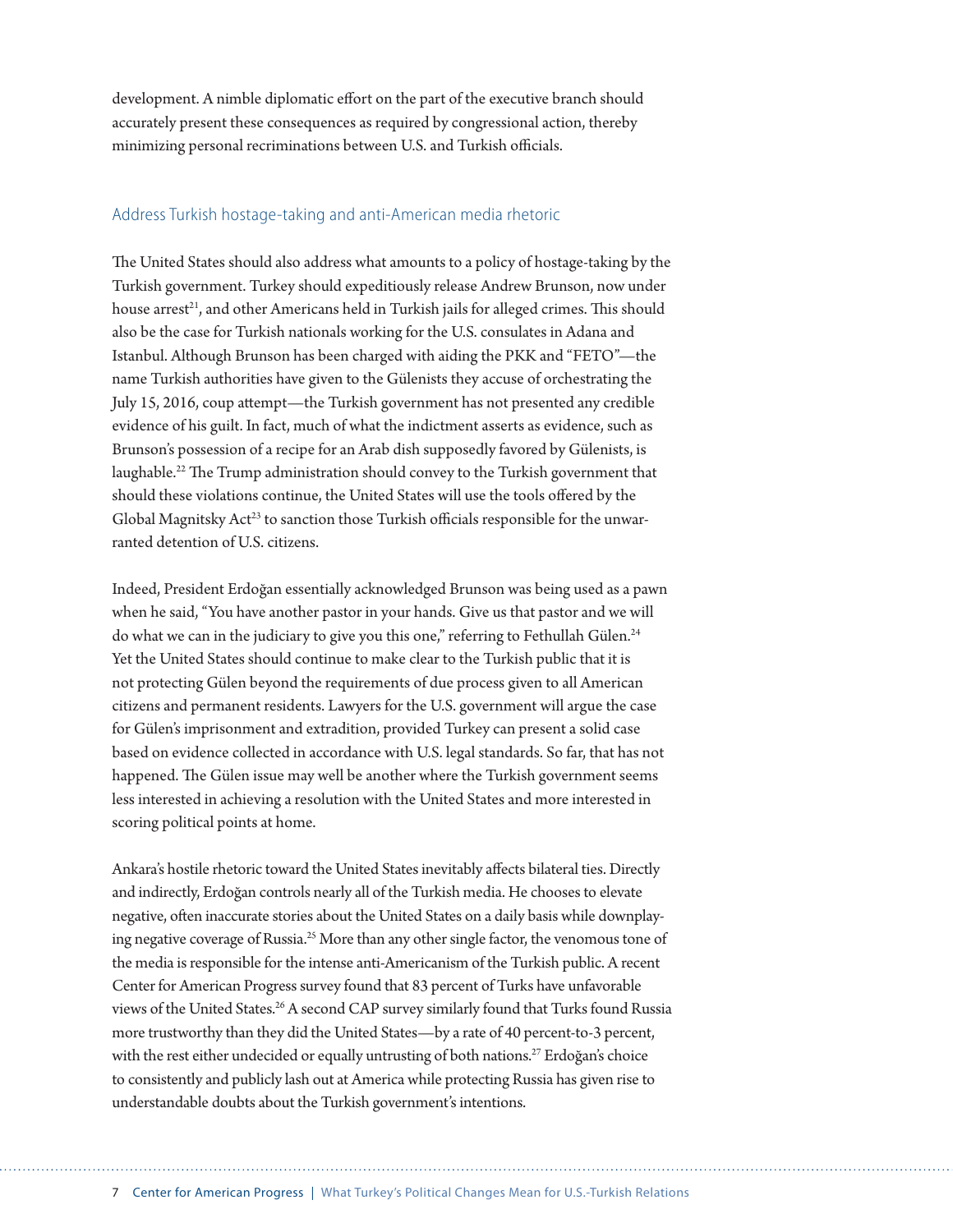<span id="page-7-0"></span>Washington's single-minded focus on its use of the Inçirlik Air Base and other military facilities has long caused the United States to look past some of Turkey's unfriendly policies and anti-American rhetoric. This has created the sense among Turkish decisionmakers—and the Turkish public, refected in CAP polling—that the United States needs Turkey more than Turkey needs the United States.[28](#page-11-0) By pushing back on issues such as the S-400s and the arbitrary arrest of Americans, the United States may begin to erode Turkey's perception that it enjoys leverage, thereby beginning to modify Erdoğan's apparent belief that he can pursue with impunity policies that undermine U.S. interests.

#### Support the Turkish economy

Assuming that Turkey remains a member in good standing of the Western alliance, American interests are served by Turkey's success. The biggest risk to Turkey's stability and prosperity is its current economic difficulties. The lira has lost almost half its value in the last two years, and official inflation is more than 15 percent, the highest level in 14 years.<sup>29</sup> Meanwhile, official unemployment is above 11 percent;<sup>30</sup> youth unemployment has hovered above 20 percent;<sup>31</sup> and foreign direct investment has dried up as a result of economic uncertainty, political chaos, and the erosion of judicial and Central Bank independence.<sup>[32](#page-11-0)</sup>

Many economists believe that given Turkey's persistent current account defcit, the country will in the midterm need an International Monetary Fund (IMF) standby agreement in order to navigate its difficult economic terrain.<sup>[33](#page-11-0)</sup> This would be a bitter pill for Erdoğan to swallow. Turkey has had 19 IMF agreements over its history,<sup>34</sup> the last of which ended a decade ago. One of Erdoğan's greatest achievements is paying of all of Turkey's debts to the IMF. Indeed, he has boasted that Turkey now contributes to the IMF, rather than borrowing from it.

As the source of 17.5 percent of IMF funds,<sup>35</sup> the United States should try to pre-empt this eventuality by making it clear to Turkey that its current trajectory is unsustainable. Washington should candidly convey its displeasure at likely having to bail out Turkey within the next few years, after the government avoided pursuing the necessary economic reforms. Instead, Turkey has opted for a populist approach aimed at winning elections—all the while knowing that the United States-backed international system would come to its rescue. Nevertheless, should Ankara reach the point of needing an IMF program, the United States should be positively inclined to support that on the condition that Turkey commit to paying the fne that the U.S. Department of the Treasury is likely to level on Halkbank—and possibly other Turkish banks—in connection with the Iran sanctions-circumvention case.<sup>36</sup>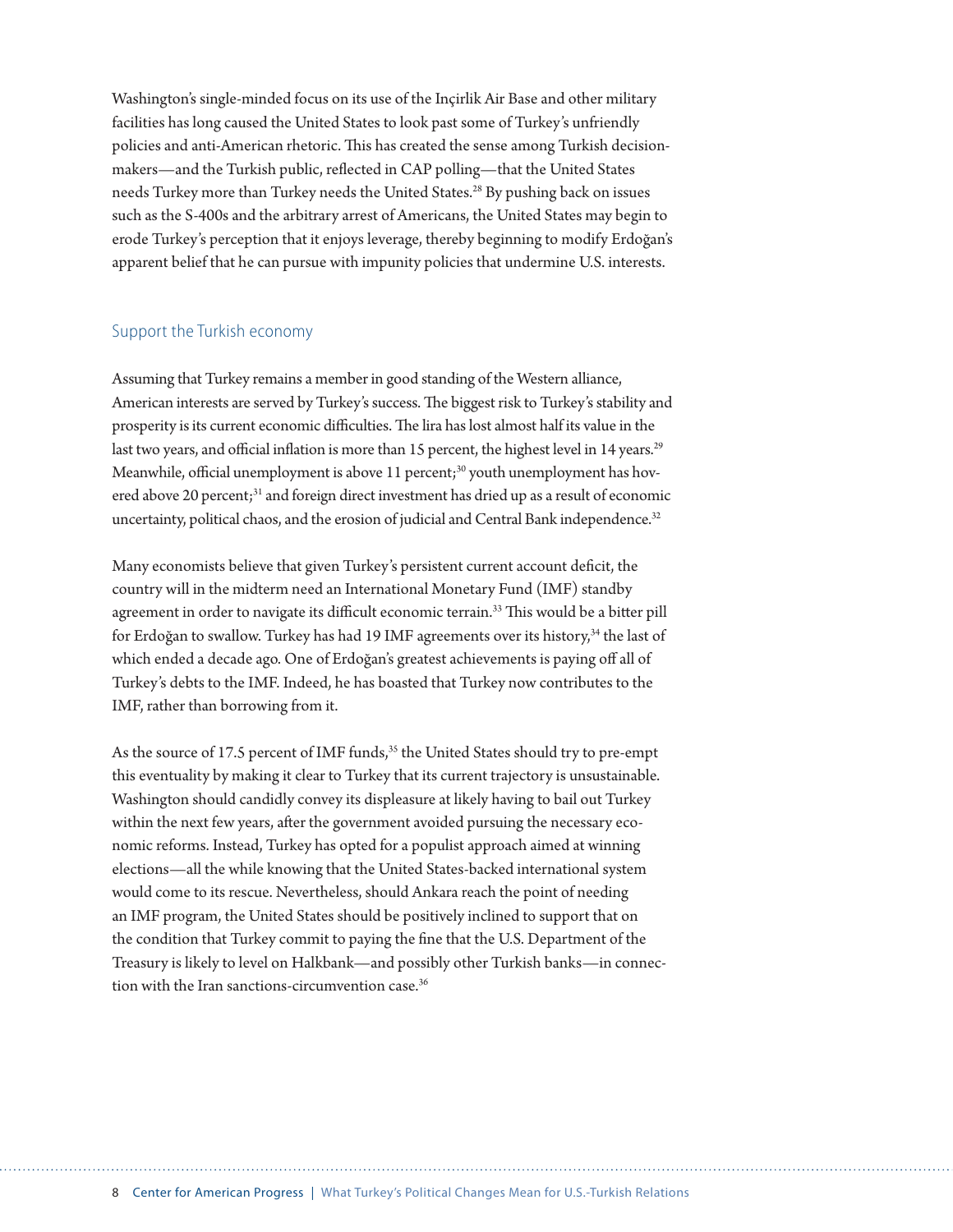#### <span id="page-8-0"></span>Offer unqualified support for Turkish civil society

Despite taking a harder-line approach to Turkish government policies, it is important for the United States to demonstrate that it wants good relations with Turkish society writ large. To that end, civil society remains a way through which the West can productively engage Turkey at a time when high-level political relations are at a nadir. Broadening engagement to include issues that are both normative and pertinent to Turkey's economic situation—such as rule of law, educational reform, and women's participation could be productive and help minimize public controversy in Turkey over U.S. support. Obviously, the more political the Turkish nongovernmental organization, the more problematic it might be for its members to work with U.S. partners.<sup>[37](#page-11-0)</sup>

Support for civil society is also the best remaining avenue to supporting democratization in Turkey. One possibility is a congressionally mandated program to support engagement with Turkish nongovernmental organizations, along the lines of the Near East Regional Democracy program established to work primarily with Iranian nongovernmental organizations.<sup>38</sup> Of course, the establishment of such a program for a NATO ally would be unprecedented, and any congressional action regarding Turkey is bound to be politically fraught. Yet, Turkey is not likely to be a reliable partner over the long term, absent renewed democratic progress or, at a minimum, an easing of political, ethnic, and social tension. While support for civil society will not change Turkey's political trajectory on its own, it could help preserve the connective tissue that binds Turkey to the West as Turkey weathers its current period of democratic backsliding.

Yet another way to informally address the current estrangement in bilateral ties is for the U.S. government to discreetly encourage Track II encounters between American and Turkish nonofficials who are intimately familiar with bilateral issues. Such encounters would help both sides understand the policy imperatives that may currently be lost in official miscommunication and public recrimination.

#### Conclusion

It may be time for American policymakers to start thinking diferently about Turkey. As an aggressive and highly centralized state that is nonetheless important to U.S. security interests, modern-day Turkey has begun to bear more resemblance to Saudi Arabia than it does to a democratic NATO partner. The United States could certainly do more to cajole Turkey onto a more democratic path by investing in civil society and bringing political pressure to bear, but its infuence on the fundamental dynamics of Turkish society are likely to remain peripheral. Thus, Washington may have no choice but to accept the new reality. Still, such a change in perspective—from viewing Turkey as a democratic ally to viewing it as an authoritarian state important to U.S. foreign policy inevitably will have consequences in terms of the quality and durability of bilateral ties;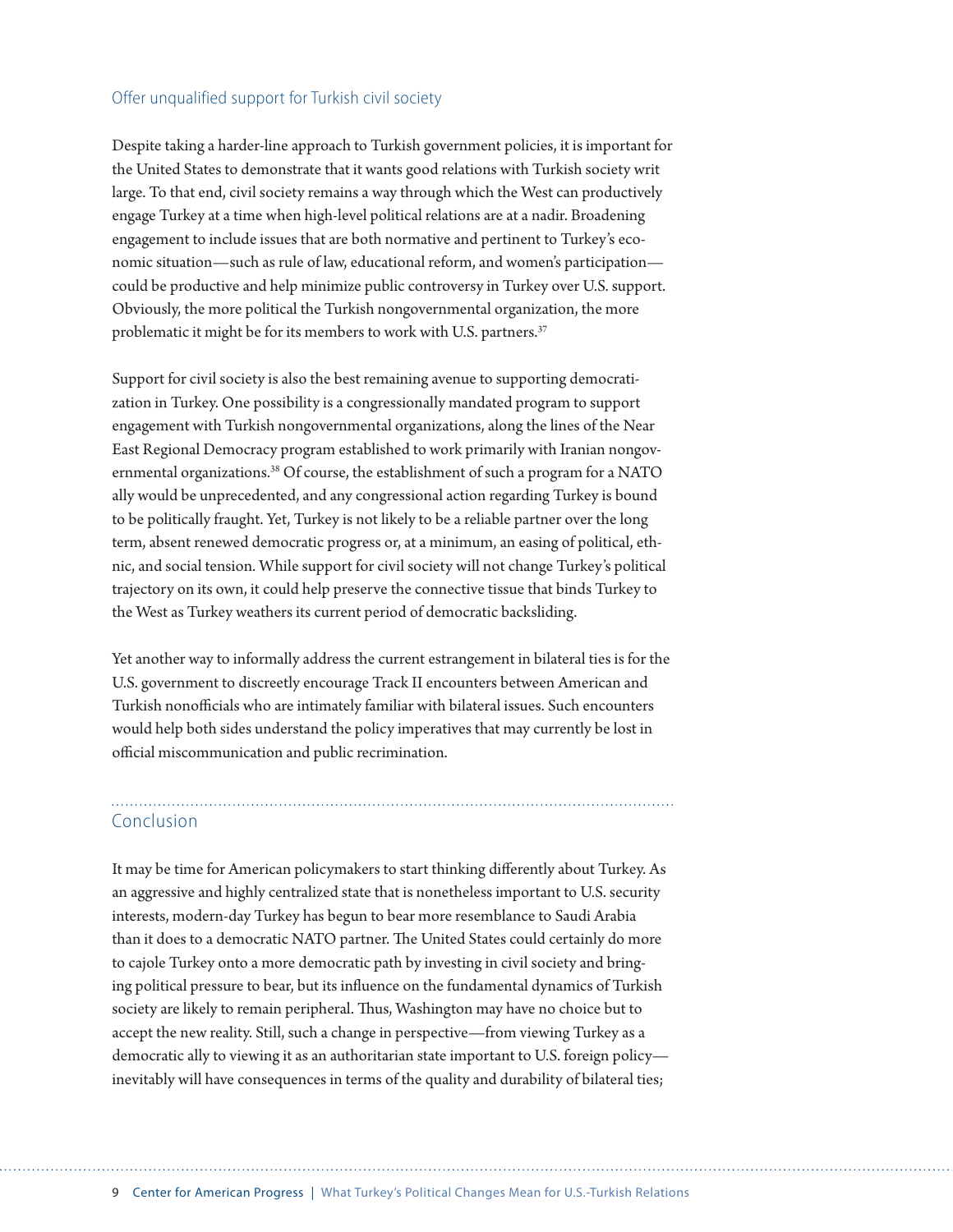fundamentally, the United States should no longer be shy about bringing leverage to bear on Turkey. Furthermore, it is difficult to predict how far Turkey's autocratic drift and anti-Western nationalism will go, how long it will endure, or how close Ankara's relations with Moscow will become. It would be prudent for the United States and its fully democratic NATO allies to begin insulating their shared security architecture from the potential worst-case scenario. This effort should be both iterative and reversible, responding to Turkey's actions, but it should begin now.

*Max Hofman is the associate director of National Security and International Policy at the Center for American Progress. Alan Makovsky is a senior fellow for National Security and International Policy at the Center. Michael Werz is a senior fellow at the Center.*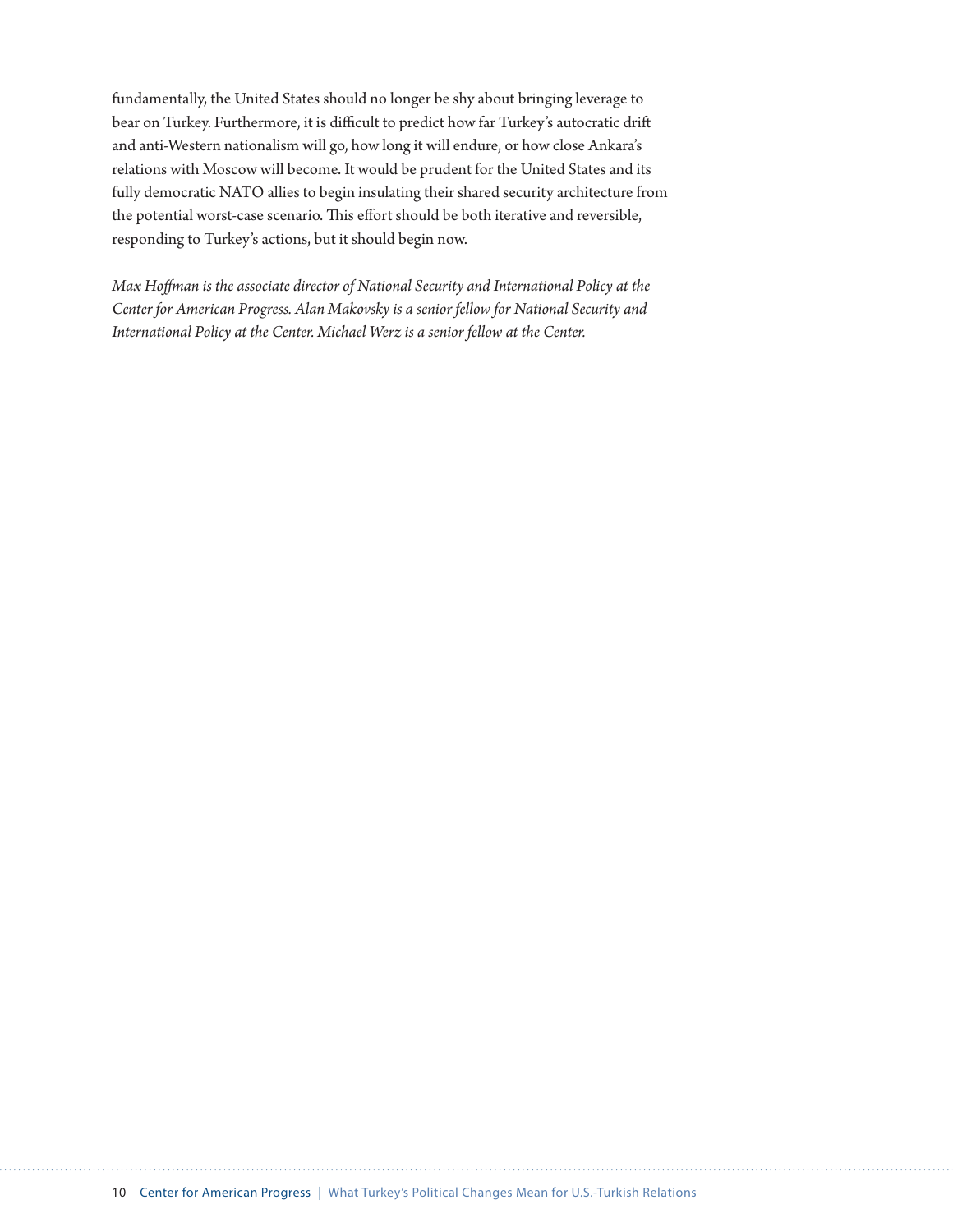#### <span id="page-10-0"></span>Endnotes

- Official Gazette, "Executive and Administrative Section," Republic of Turkey, July 10, 2018, available at [http://www.res](http://www.resmigazete.gov.tr/main.aspx?home=http://www.resmigazete.gov.tr/eskiler/2018/07/20180710.htm&main=http://www.resmigazete.gov.tr/eskiler/2018/07/20180710.htm)[migazete.gov.tr/main.aspx?home=http://www.resmigazete.](http://www.resmigazete.gov.tr/main.aspx?home=http://www.resmigazete.gov.tr/eskiler/2018/07/20180710.htm&main=http://www.resmigazete.gov.tr/eskiler/2018/07/20180710.htm) [gov.tr/eskiler/2018/07/20180710.htm&main=http://www.](http://www.resmigazete.gov.tr/main.aspx?home=http://www.resmigazete.gov.tr/eskiler/2018/07/20180710.htm&main=http://www.resmigazete.gov.tr/eskiler/2018/07/20180710.htm) [resmigazete.gov.tr/eskiler/2018/07/20180710.htm](http://www.resmigazete.gov.tr/main.aspx?home=http://www.resmigazete.gov.tr/eskiler/2018/07/20180710.htm&main=http://www.resmigazete.gov.tr/eskiler/2018/07/20180710.htm).
- [2](#page-0-0) Ibid.
- [3](#page-0-0) *Hürriyet Daily News*, "Venezuela's Maduro hails Erdoğan as 'leader of new multi-polar world,'" July 9, 2018, available at [http://www.hurriyetdailynews.com/venuzuelas-maduro](http://www.hurriyetdailynews.com/venuzuelas-maduro-hails-erdogan-as-leader-of-new-multi-polar-world-134374)[hails-erdogan-as-leader-of-new-multi-polar-world-134374](http://www.hurriyetdailynews.com/venuzuelas-maduro-hails-erdogan-as-leader-of-new-multi-polar-world-134374).
- [4](#page-0-0) This attitude was again on display at the Brazil, Russia, India, China, and South Africa (BRICS) Summit in Johannesburg, where Turkey expressed an interest in joining the body. Philip Owira, "BRICS talks offer opportunities for Turkey – business<br>group," TRT World, July 25, 2018, available at [https://www.](https://www.trtworld.com/mea/brics-talks-offer-opportunities-for-turkey-business-group-19138) [trtworld.com/mea/brics-talks-o](https://www.trtworld.com/mea/brics-talks-offer-opportunities-for-turkey-business-group-19138)fer-opportunities-for-turkey[business-group-19138.](https://www.trtworld.com/mea/brics-talks-offer-opportunities-for-turkey-business-group-19138)
- [5](#page-0-0) Semih Idiz, "After Erdogan's win, what's next for Turkey's foreign policy?", Al-Monitor, July 3, 2018, available at [https://](https://www.al-monitor.com/pulse/originals/2018/07/turkey-what-will-happen-to-ties-with-west-in-new-system.html) [www.al-monitor.com/pulse/originals/2018/07/turkey-what](https://www.al-monitor.com/pulse/originals/2018/07/turkey-what-will-happen-to-ties-with-west-in-new-system.html)[will-happen-to-ties-with-west-in-new-system.html.](https://www.al-monitor.com/pulse/originals/2018/07/turkey-what-will-happen-to-ties-with-west-in-new-system.html)
- [6](#page-0-0) See, for example, Alan Makovsky, "Turkey's Growing Energy Ties with Moscow" (Washington: Center for American Progress, 2015), available at [https://www.americanprogress.](https://www.americanprogress.org/issues/security/reports/2015/05/06/112511/turkeys-growing-energy-ties-with-moscow/) [org/issues/security/reports/2015/05/06/112511/turkeys](https://www.americanprogress.org/issues/security/reports/2015/05/06/112511/turkeys-growing-energy-ties-with-moscow/)[growing-energy-ties-with-moscow/](https://www.americanprogress.org/issues/security/reports/2015/05/06/112511/turkeys-growing-energy-ties-with-moscow/). Idiz, "After Erdogan's win, what's next for Turkey's foreign policy?"; Aykan Erdemir and Merve Tahiroglu, "Turkey's Drift from the West: From Transactionalism to Hostility," War on the Rocks, August 17, 2017, available at [https://warontherocks.com/2017/08/tur](https://warontherocks.com/2017/08/turkeys-drift-from-the-west-from-transactionalism-to-hostility/)[keys-drift-from-the-west-from-transactionalism-to-hostility/.](https://warontherocks.com/2017/08/turkeys-drift-from-the-west-from-transactionalism-to-hostility/)
- Max Hoffman, Michael Werz, and John Halpin, "Turkey's 'New Nationalism' Amid Shifting Politics: Further Analysis of Polling Results" (Washington: Center for American Progress, 2018), available at [https://www.americanprogress.org/issues/secu](https://www.americanprogress.org/issues/security/reports/2018/02/11/446164/turkeys-new-nationalism-amid-shifting-politics/)[rity/reports/2018/02/11/446164/turkeys-new-nationalism](https://www.americanprogress.org/issues/security/reports/2018/02/11/446164/turkeys-new-nationalism-amid-shifting-politics/)[amid-shifting-politics/](https://www.americanprogress.org/issues/security/reports/2018/02/11/446164/turkeys-new-nationalism-amid-shifting-politics/).
- [8](#page-1-0) There are many places to fnd the litany of U.S.-Turkish bilateral issues laid out. See U.S. Department of State, "Country Reports on Human Rights Practices for 2017: Turkey" (2018), available at [http://www.state.gov/j/drl/rls/hrrpt/human](http://www.state.gov/j/drl/rls/hrrpt/humanrightsreport/index.htm?year=2017&dlid=277227)[rightsreport/index.htm?year=2017&dlid=277227.](http://www.state.gov/j/drl/rls/hrrpt/humanrightsreport/index.htm?year=2017&dlid=277227) See also Nick Danforth, "The Only Thing Turkey and the U.S. Can Agree On," *The New York Times*, January 10, 2018, available at [https://www.nytimes.com/2018/01/10/opinion/turkey](https://www.nytimes.com/2018/01/10/opinion/turkey-united-states-erdogan.html)[united-states-erdogan.html;](https://www.nytimes.com/2018/01/10/opinion/turkey-united-states-erdogan.html) Gardiner Harris and Carlotta Gall, "Turkey and U.S. in Talks on Worsening Syria Crisis," *The New York Times*, February 16, 2018, available at [https://www.](https://www.nytimes.com/2018/02/16/world/middleeast/turkey-us-syria-tillerson-erdogan.html) [nytimes.com/2018/02/16/world/middleeast/turkey-us-syria](https://www.nytimes.com/2018/02/16/world/middleeast/turkey-us-syria-tillerson-erdogan.html)[tillerson-erdogan.html.](https://www.nytimes.com/2018/02/16/world/middleeast/turkey-us-syria-tillerson-erdogan.html)
- [9](#page-1-0) Turkey may fnd the cost of Brunson's continued detention too high, as the U.S. Senate takes steps to ramp up pressure on Ankara to release him. That said, the Turkish court presiding over the case recently ruled for Brunson's continued detention. Most recently, President Trump and Vice President Mike Pence have both threatened U.S. sanctions on Turkey if Brunson is not released. Laura Koran, "Trump threatens to sanction Turkey if they don't release US pastor," CNN, July 26, 2018, available at [https://www.cnn.com/2018/07/26/politics/](https://www.cnn.com/2018/07/26/politics/trump-threatens-turkey-sanctions-brunson/index.html) [trump-threatens-turkey-sanctions-brunson/index.html.](https://www.cnn.com/2018/07/26/politics/trump-threatens-turkey-sanctions-brunson/index.html) U.S. Senate Committee on Foreign Relations, "Senators Introduce Bill Demanding Turkey End Unjust Detention of U.S. Citizens, Press release, July 19, 2018, available at [https://www.foreign.](https://www.foreign.senate.gov/press/chair/release/senators-introduce-bill-demanding-turkey-end-unjust-detention-of-us-citizens) [senate.gov/press/chair/release/senators-introduce-bill](https://www.foreign.senate.gov/press/chair/release/senators-introduce-bill-demanding-turkey-end-unjust-detention-of-us-citizens)[demanding-turkey-end-unjust-detention-of-us-citizens](https://www.foreign.senate.gov/press/chair/release/senators-introduce-bill-demanding-turkey-end-unjust-detention-of-us-citizens). Reuters staf, "U.S. envoy says disappointed by pastor's continued detention in Turkey," Reuters, July 18, 2018, available at [https://www.reuters.com/article/us-turkey-security-usa](https://www.reuters.com/article/us-turkey-security-usa-envoy/u-s-envoy-says-disappointed-by-pastors-continued-detention-in-turkey-idUSKBN1K81JI)[envoy/u-s-envoy-says-disappointed-by-pastors-continued](https://www.reuters.com/article/us-turkey-security-usa-envoy/u-s-envoy-says-disappointed-by-pastors-continued-detention-in-turkey-idUSKBN1K81JI)[detention-in-turkey-idUSKBN1K81JI](https://www.reuters.com/article/us-turkey-security-usa-envoy/u-s-envoy-says-disappointed-by-pastors-continued-detention-in-turkey-idUSKBN1K81JI).
- Max Hoffman, "Potential Turkish Military Move on Afrin Risks Wider War," Center for American Progress, January 19, 2018, available at [https://www.americanprogress.org/issues/se](https://www.americanprogress.org/issues/security/news/2018/01/19/445271/potential-turkish-military-move-afrin-risks-wider-war/)[curity/news/2018/01/19/445271/potential-turkish-military](https://www.americanprogress.org/issues/security/news/2018/01/19/445271/potential-turkish-military-move-afrin-risks-wider-war/)[move-afrin-risks-wider-war/](https://www.americanprogress.org/issues/security/news/2018/01/19/445271/potential-turkish-military-move-afrin-risks-wider-war/).
- [11](#page-2-0) See, for example, Makovsky, "Turkey's Growing Energy Ties with Moscow." See also Carlotta Gall and Andrew Higgins "Turkey Signs Russian Missile Deal, Pivoting From NATO," *The New York Times*, September 12, 2017, available at [https://](https://www.nytimes.com/2017/09/12/world/europe/turkey-russia-missile-deal.html) [www.nytimes.com/2017/09/12/world/europe/turkey-russia](https://www.nytimes.com/2017/09/12/world/europe/turkey-russia-missile-deal.html)[missile-deal.html;](https://www.nytimes.com/2017/09/12/world/europe/turkey-russia-missile-deal.html) Torrey Taussig, "The serpentine trajectory of Turkish-Russian relations," Brookings Institution, October 4, 2017, available at [https://www.brookings.edu/blog/order](https://www.brookings.edu/blog/order-from-chaos/2017/10/04/the-serpentine-trajectory-of-turkish-russian-relations/)[from-chaos/2017/10/04/the-serpentine-trajectory-of-turk](https://www.brookings.edu/blog/order-from-chaos/2017/10/04/the-serpentine-trajectory-of-turkish-russian-relations/)[ish-russian-relations/;](https://www.brookings.edu/blog/order-from-chaos/2017/10/04/the-serpentine-trajectory-of-turkish-russian-relations/) Moira Goff-Taylor, "Why Turkey Needs Russia," The Wilson Center, September 7, 2017, available at [https://www.wilsoncenter.org/publication/why-turkey](https://www.wilsoncenter.org/publication/why-turkey-needs-russia)[needs-russia](https://www.wilsoncenter.org/publication/why-turkey-needs-russia).
- [12](#page-2-0) Steven A. Cook, "Turkey's Incursion Into Syria: Making Things Better or Worse?", Council on Foreign Relations, October 2, 2017, available at [https://www.cfr.org/blog/turkeys-incur](https://www.cfr.org/blog/turkeys-incursion-syria-making-things-better-or-worse)[sion-syria-making-things-better-or-worse.](https://www.cfr.org/blog/turkeys-incursion-syria-making-things-better-or-worse)
- [13](#page-3-0) U.N. High Commissioner for Refugees, "Syria Regional Refugee Response," available at [https://data2.unhcr.org/en/](https://data2.unhcr.org/en/situations/syria/location/113) [situations/syria/location/113](https://data2.unhcr.org/en/situations/syria/location/113) (last accessed July 2018).
- [14](#page-3-0) See, for example, Colin Kahl, "The United States and Turkey Are on a Collision Course in Syria," *Foreign Policy*, May 12, 2017, available at [https://foreignpolicy.com/2017/05/12/the](https://foreignpolicy.com/2017/05/12/the-united-states-and-turkey-are-on-a-collision-course-in-syria-trump/)[united-states-and-turkey-are-on-a-collision-course-in-syria](https://foreignpolicy.com/2017/05/12/the-united-states-and-turkey-are-on-a-collision-course-in-syria-trump/)[trump/](https://foreignpolicy.com/2017/05/12/the-united-states-and-turkey-are-on-a-collision-course-in-syria-trump/).
- [15](#page-4-0) Ibid.

- [16](#page-4-0) Kyle Rempfer, "US considering permanent cutbacks at Incirlik Air Base in Turkey," *Military Times,* March 12, 2018, available at [https://www.militarytimes.com/](https://www.militarytimes.com/flashpoints/2018/03/12/us-considering-permanent-cutbacks-at-incirlik-air-base-in-turkey/)fashpoints/2018/03/12/ [us-considering-permanent-cutbacks-at-incirlik-air-base-in](https://www.militarytimes.com/flashpoints/2018/03/12/us-considering-permanent-cutbacks-at-incirlik-air-base-in-turkey/)[turkey/.](https://www.militarytimes.com/flashpoints/2018/03/12/us-considering-permanent-cutbacks-at-incirlik-air-base-in-turkey/)
- [17](#page-4-0) Makovsky, "Turkey's Growing Energy Ties with Moscow." See also Murat Temizer and Huseyin Erdogan, "US strongly backs TANAP for energy sec.: US Official," Anadolu Agency, June 12, 2018, available at [https://www.aa.com.tr/en/americas/us](https://www.aa.com.tr/en/americas/us-strongly-backs-tanap-for-energy-sec-us-official/1172823)[strongly-backs-tanap-for-energy-sec-us-o](https://www.aa.com.tr/en/americas/us-strongly-backs-tanap-for-energy-sec-us-official/1172823)fficial/1172823.
- [18](#page-4-0) Oksana Kobzeva, "Gazprom aims for record gas sales to Europe despite U.S. competition," Reuters, June 29, 2018, available at [https://www.reuters.com/article/us-gazprom](https://www.reuters.com/article/us-gazprom-agm-usa-europe/gazprom-aims-for-record-gas-sales-to-europe-despite-us-competition-idUSKBN1JP26S)[agm-usa-europe/gazprom-aims-for-record-gas-sales-to](https://www.reuters.com/article/us-gazprom-agm-usa-europe/gazprom-aims-for-record-gas-sales-to-europe-despite-us-competition-idUSKBN1JP26S)[europe-despite-us-competition-idUSKBN1JP26S;](https://www.reuters.com/article/us-gazprom-agm-usa-europe/gazprom-aims-for-record-gas-sales-to-europe-despite-us-competition-idUSKBN1JP26S) Reuters staf, "Turkey grants Rosatom construction license for frst unit of Akkuyu nuclear plant," Reuters, April 2, 2018, available at [https://www.reuters.com/article/us-turkey-russia-nuclear](https://www.reuters.com/article/us-turkey-russia-nuclearpower/turkey-grants-rosatom-construction-license-for-first-unit-of-akkuyu-nuclear-plant-idUSKCN1H91OY)[power/turkey-grants-rosatom-construction-license-for-](https://www.reuters.com/article/us-turkey-russia-nuclearpower/turkey-grants-rosatom-construction-license-for-first-unit-of-akkuyu-nuclear-plant-idUSKCN1H91OY)frst[unit-of-akkuyu-nuclear-plant-idUSKCN1H91OY.](https://www.reuters.com/article/us-turkey-russia-nuclearpower/turkey-grants-rosatom-construction-license-for-first-unit-of-akkuyu-nuclear-plant-idUSKCN1H91OY)
- [19](#page-5-0) See U.S. Department of State, "Section 231 of CAATSA," available at <https://www.state.gov/t/isn/caatsa/>(last accessed July 2018).
- See, for example, U.S. Senate Committee on Foreign Relations, "Corker, Menendez Applaud Committee Passage of Bill Demanding Turkey End Unjust Detention of U.S. Citizens," Press release, July 26, 2018, available at [https://www.foreign.](https://www.foreign.senate.gov/press/chair/release/corker-menendez-applaud-committee-passage-of-bill-demanding-turkey-end-unjust-detention-of-us-citizens) [senate.gov/press/chair/release/corker-menendez-applaud](https://www.foreign.senate.gov/press/chair/release/corker-menendez-applaud-committee-passage-of-bill-demanding-turkey-end-unjust-detention-of-us-citizens)[committee-passage-of-bill-demanding-turkey-end-unjust](https://www.foreign.senate.gov/press/chair/release/corker-menendez-applaud-committee-passage-of-bill-demanding-turkey-end-unjust-detention-of-us-citizens)[detention-of-us-citizens](https://www.foreign.senate.gov/press/chair/release/corker-menendez-applaud-committee-passage-of-bill-demanding-turkey-end-unjust-detention-of-us-citizens).
- [21](#page-6-0) Kristina Jovanovski, "U.S. pastor Andrew Brunson released from prison in Turkey, under house arrest," NBC News, July 25, 2018, available at [https://www.nbcnews.com/news/world/u](https://www.nbcnews.com/news/world/u-s-pastor-andrew-brunson-released-prison-turkey-under-house-n894561)[s-pastor-andrew-brunson-released-prison-turkey-under](https://www.nbcnews.com/news/world/u-s-pastor-andrew-brunson-released-prison-turkey-under-house-n894561)[house-n894561.](https://www.nbcnews.com/news/world/u-s-pastor-andrew-brunson-released-prison-turkey-under-house-n894561)